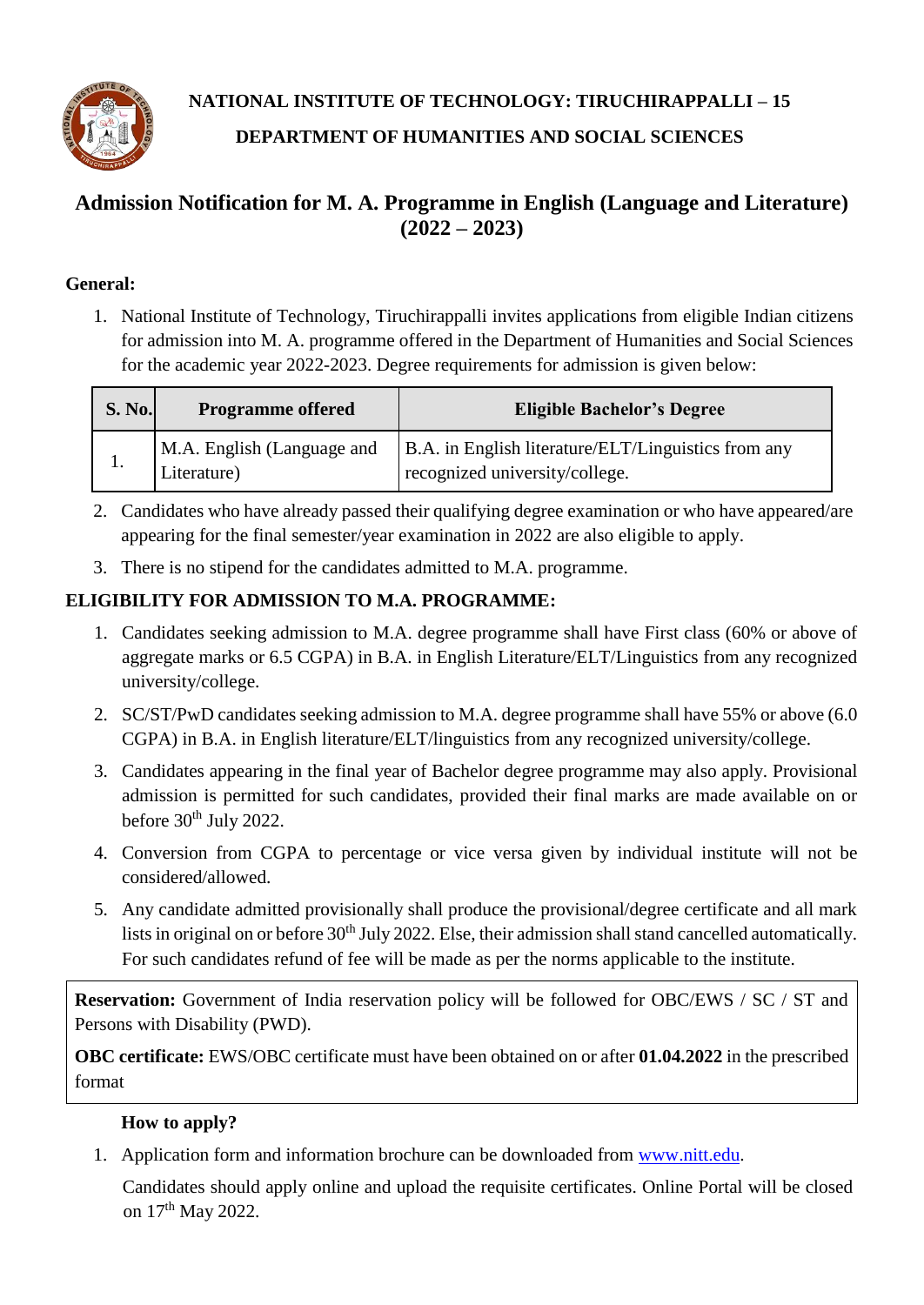- 2. The hard copies of the duly filled-in application form should be accompanied with attested copies of the following certificates:
	- (i) All Mark lists,  $(10^{th}, 12^{th}$  and BA Semester-wise Marksheets etc.),
	- (ii) Transfer Certificate,
	- (iii)Degree/Provisional certificate (Course Completion/Bonafide certificate from the Head of the Institution where he/she last studied for result awaiting candidates),
	- (iv)Community certificate (if applicable),
	- (v) PWD certificate (if applicable)
	- (vi) Co-Curricular & Extra Curricular Certificates (if applicable) and
	- (vii) The registration fee is Rs. 500/- for OC/EWS/OBC and Rs.200/- for SC/ST/PWD candidates. The payment should be made only through **State Bank Collect (SB Collect)**.

## **PAYMENT IN ANY OTHER MODE WILL NOT BE ACCEPTED.**

- 3. The candidate needs to pay the registration fee before filling the application form.
- 4. The registration fee is non-refundable.
- 5. Application forms completed in all respects along with the printout of the registration fee payment proof should reach "**The Chairperson (PG Admission), Office of the Dean (Academic), National Institute of Technology, Tiruchirappalli – 620 015, Tamil Nadu"** before **5:00 pm** on or before **23rd May 2022** in a sealed cover superscribing "**Application for M.A. Programme**" by registered post or speed post.
- 6. Office of the Dean Academic, National Institute of Technology, Tiruchirappalli is not responsible for the non-receipt of applications sent by post or by courier or late receipt of applications due to postal delay or for any reason whatsoever.

## 7. **INCOMPLETE APPLICATIONS WILL BE SUMMARILY REJECTED.**

#### **SELECTION PROCEDURE:**

- 1. **Admission is based on a national level entrance examination along the lines of GATE followed by an online personal interview conducted by a panel of members and competent authority.**
- 2. The entrance test will be conducted on the **1st Week of June 2022** at multiple centres representing North, East, West and South Zones (including NIT Tiruchirappalli as one of the centres).
- 3. *Admit card will be mailed to the eligible candidates well before the date of entrance test and the list of the shortlisted candidates for interview will be available in the institute website [www.nitt.edu](http://www.nitt.edu/)*

#### **Original Certificates to be produced at the time of Admission:**

- 1. Admission letter received from NIT, Tiruchirappalli
- 2. Degree/provisional certificate
- 3. Consolidated Grade or mark sheet of qualifying degree examinations
- 4. Course completion / Bonafide certificate for result awaiting candidates
- 5. GATE Score Card (if applicable)
- 6. Transfer certificate issued by the institute last studied
- 7. Migration certificate